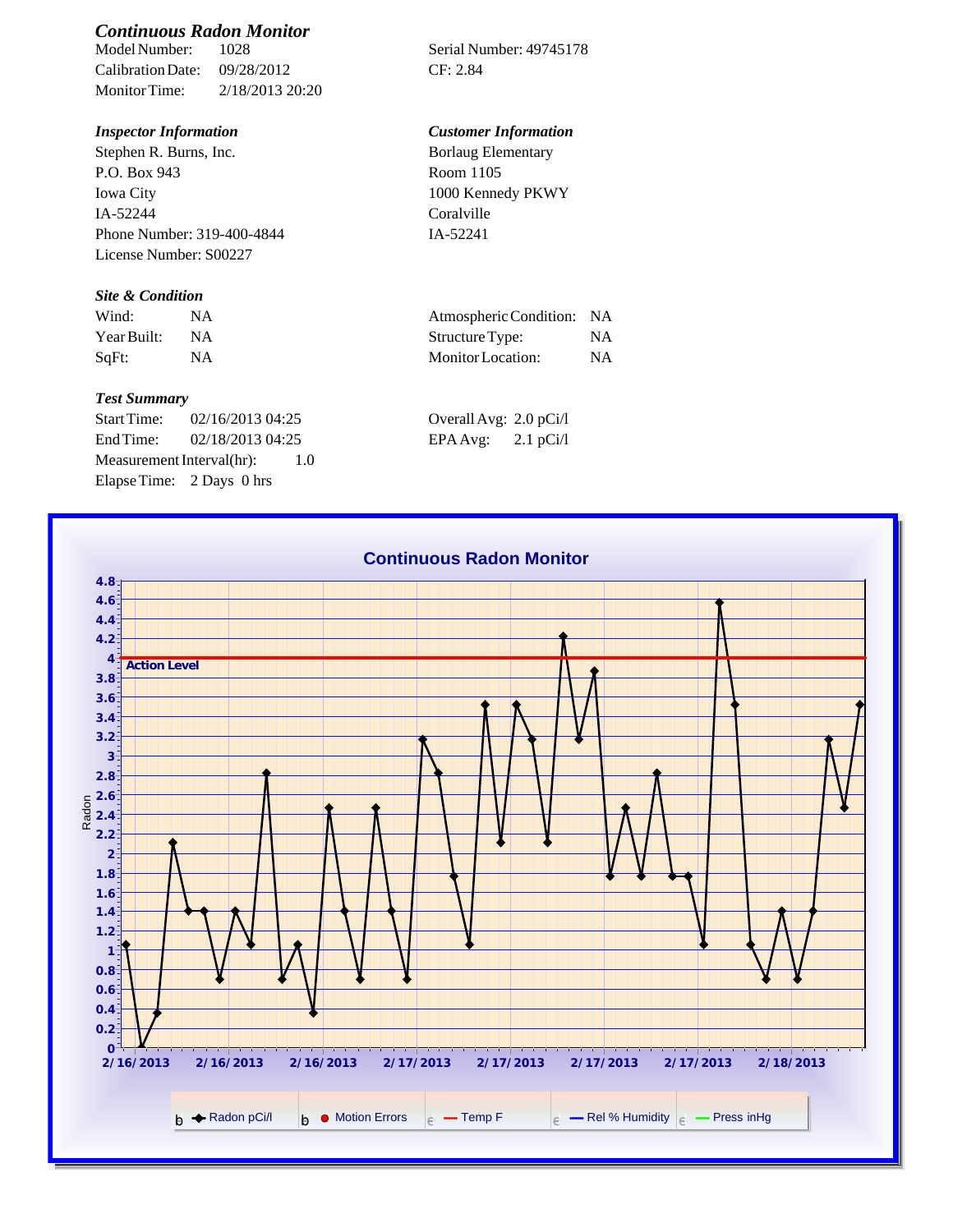| *******     | *******<br>02/16/2013 |              |
|-------------|-----------------------|--------------|
| <b>Time</b> | Counts                | <b>Flags</b> |
|             | pCi/l                 |              |
| 05:25       | 1.1                   |              |
| 06:25       | 0.0                   |              |
| 07:25       | 0.4                   |              |
| 08:25       | 2.1                   |              |
| 09:25       | 1.4                   |              |
| 10:25       | 1.4                   |              |
| 11:25       | 0.7                   |              |
| 12:25       | 1.4                   |              |
| 13:25       | 1.1                   |              |
| 14:25       | 2.8                   |              |
| 15:25       | 0.7                   |              |
| 16:25       | 1.1                   |              |
| 17:25       | 0.4                   |              |
| 18:25       | 2.5                   |              |
| 19:25       | 1.4                   |              |
| 20:25       | 0.7                   |              |
| 21:25       | 2.5                   |              |
| 22:25       | 1.4                   |              |
| 23:25       | 0.7                   |              |

| *******     | 02/17/2013 ******* |              |  |
|-------------|--------------------|--------------|--|
| <b>Time</b> | <b>Counts</b>      | <b>Flags</b> |  |
|             | pCi/l              |              |  |
| 00:25       | 3.2                |              |  |
| 01:25       | 2.8                |              |  |
| 02:25       | 1.8                |              |  |
| 03:25       | 1.1                |              |  |
| 04:25       | 3.5                |              |  |
| 05:25       | 2.1                |              |  |
| 06:25       | 3.5                |              |  |
| 07:25       | 3.2                |              |  |
| 08:25       | 2.1                |              |  |
| 09:25       | 4.2                |              |  |
| 10:25       | 3.2                |              |  |
| 11:25       | 3.9                |              |  |
| 12:25       | 1.8                |              |  |
| 13:25       | 2.5                |              |  |
| 14:25       | 1.8                |              |  |
| 15:25       | 2.8                |              |  |
| 16:25       | 1.8                |              |  |
| 17:25       | 1.8                |              |  |
| 18:25       | 1.1                |              |  |
| 19:25       | 4.6                |              |  |
| 20:25       | 3.5                |              |  |
| 21:25       | 1.1                |              |  |
| 22:25       | 0.7                |              |  |